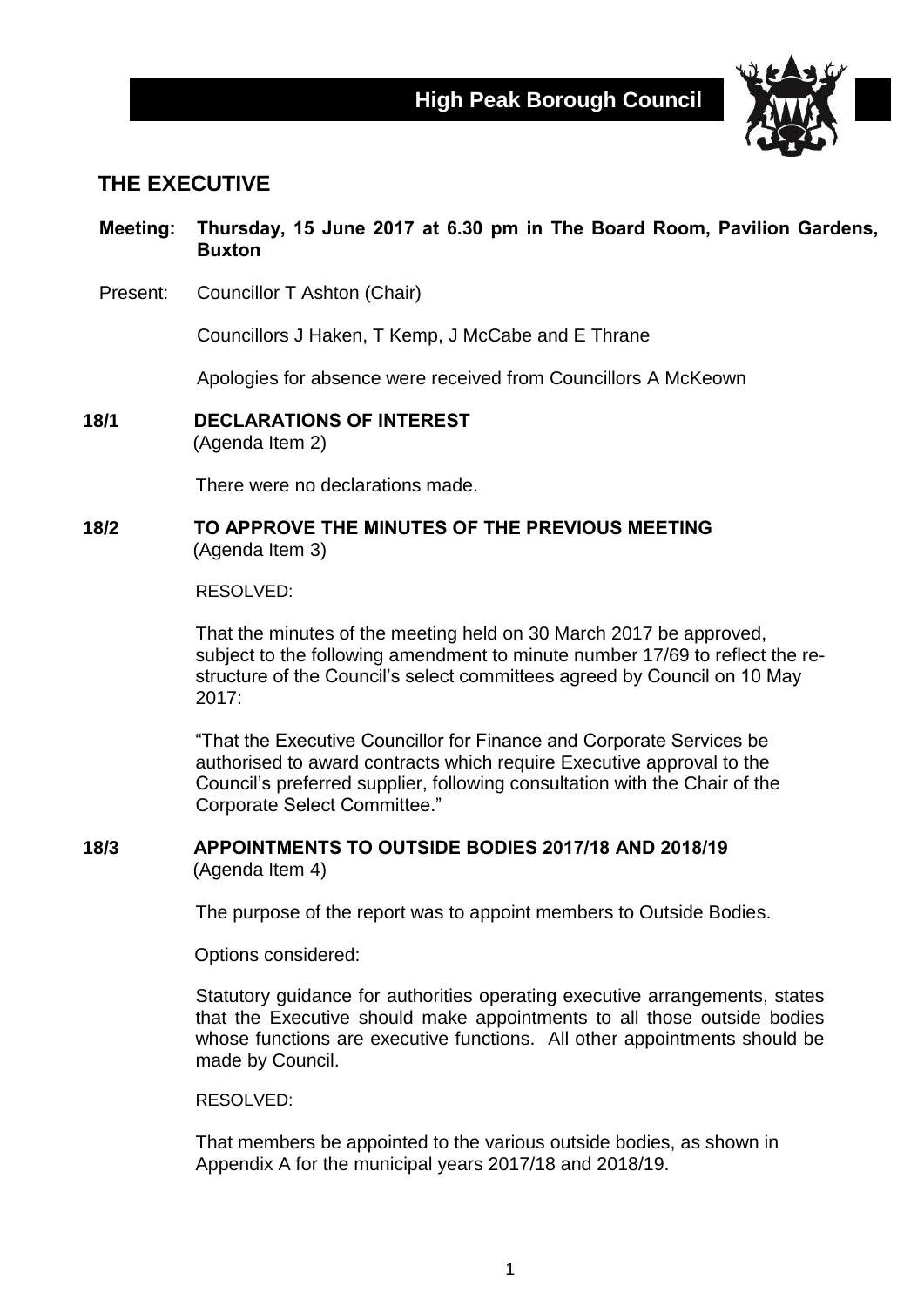#### **18/4 PERFORMANCE FRAMEWORK 2017/18 (INCORPORATING THE ANNUAL REPORT AND REFRESHED CORPORATE PLAN)** (Agenda Item 5)

The purpose of the report was to:

- Provide members with a further opportunity to scrutinise the draft Performance Framework and associated targets for 2017/18
- Highlight the main findings within the Annual Report and how these had influenced the Framework and Corporate Plan refresh
- Outline the suggested approach and timescale for approval of the 2017/18 Performance Framework.

The report was considered by the Corporate Select Committee on 5 June 2017.

Options considered:

Members were asked to consider the proposed targets and to make amendments if they considered that they were necessary.

RESOLVED:

That the Annual Report 2016/17, Performance Framework 2017/18 and the revised Corporate Plan 2017/2019 be approved.

#### **18/5 FOURTH QUARTER (PROVISIONAL OUTTURN) FINANCIAL, PROCUREMENT & PERFORMANCE REVIEW 2016/17** (Agenda Item 6)

The purpose of the report was to inform members of the Council's overall performance and financial position for the period ended 31st March 2017 ("Fourth Quarter 2016/17"). The report was considered by the Corporate Select Committee on 5 June 2017. The position was summarised as follows:

| <b>Subject</b> | <b>Headline</b>                                                                                                                                                                                                                                                                                                                    |
|----------------|------------------------------------------------------------------------------------------------------------------------------------------------------------------------------------------------------------------------------------------------------------------------------------------------------------------------------------|
| Finance        | The Finance headlines for the Fourth Quarter were:                                                                                                                                                                                                                                                                                 |
|                | Performance against Budget                                                                                                                                                                                                                                                                                                         |
|                | At the Quarter Four stage the General Fund budget for 2016/17 was<br>underspent by £697,021.                                                                                                                                                                                                                                       |
|                | <b>Efficiency Programme</b>                                                                                                                                                                                                                                                                                                        |
|                | The in-year savings requirement for 2016/17 amounts to £1,655,690 was<br>made up of the efficiency target of £659,910 for 2016/17, together with the<br>£995,780 of unachieved savings rolled forward from 2015/16. There was<br>shortfall against this target of £419,210. The shortfall was offset by the in year<br>underspend. |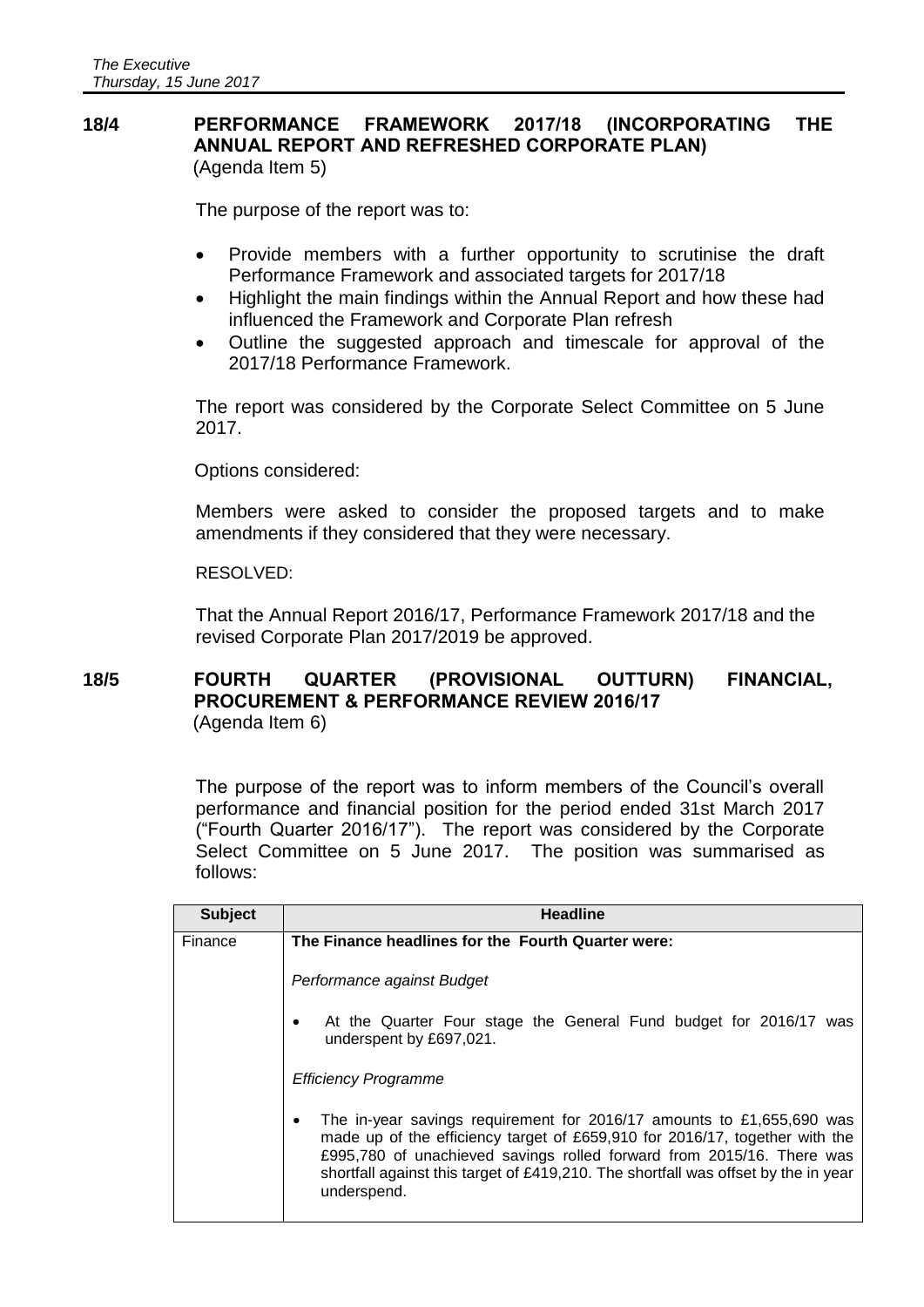| <b>Subject</b> | <b>Headline</b>                                                                                                                                                                                                                                                                                                                                                                                                                                                                                                                                                                                                                                                               |
|----------------|-------------------------------------------------------------------------------------------------------------------------------------------------------------------------------------------------------------------------------------------------------------------------------------------------------------------------------------------------------------------------------------------------------------------------------------------------------------------------------------------------------------------------------------------------------------------------------------------------------------------------------------------------------------------------------|
|                | <b>Housing Revenue Account</b>                                                                                                                                                                                                                                                                                                                                                                                                                                                                                                                                                                                                                                                |
|                | The Housing Revenue Account was in surplus by £2,447,089 at the end of<br>2016/17 primarily due to savings on repairs and maintenance and operating<br>costs and a £1.4m reduction in the contribution required to fund capital.                                                                                                                                                                                                                                                                                                                                                                                                                                              |
|                | Capital Programme                                                                                                                                                                                                                                                                                                                                                                                                                                                                                                                                                                                                                                                             |
|                | The Capital Programme outturn for 2016/17 was £1.8 million representing an<br>underspend of £230,333 relating primarily to the re-profiling of asset<br>management plan schemes. £258,662 was requested to be carried forward<br>to 2017/18, with an £28,329 overspend against completed projects<br>The HRA Capital Programme outturn for 2016/17 was £3.29 million<br>representing a £850,516 underspend. This related to lower than anticipated<br>spend with £211,200 being proposed as a carry forward into 2017/18                                                                                                                                                      |
|                | <b>Treasury Management</b>                                                                                                                                                                                                                                                                                                                                                                                                                                                                                                                                                                                                                                                    |
|                | Cash investments held at 31st <sup>t</sup> March 2017 totalled £12.6 million.<br>Council borrowing at 31st March totalled £72.2 million (inclusive of £0.4m<br>finance lease arrangements).<br>The Council's net interest receipts budget was underspent by £43,010 $-$ a<br>$\bullet$<br>£54,340 underspend on borrowing costs due to delayed debt refinancing<br>was offset by a £11,330 shortfall on investment income as a result of the<br>base rate reduction.                                                                                                                                                                                                          |
|                | <b>Revenue Collection</b>                                                                                                                                                                                                                                                                                                                                                                                                                                                                                                                                                                                                                                                     |
|                | 98.41% of Council Tax was collected by 31st March 2017, compared to<br>98.68% for the same period last year.<br>98.51% of Business Rates was collected by 31st March 2017 compared with<br>98.44% for the same period last year<br>At the end of Quarter Four the value of sundry debt over 60 days old was<br>£252,906 which compares with £239,073 at 31st March 2016. Total arrears<br>outstanding had increased compared to 2015/16, however, an extra £1.4<br>million in invoices were raised in 2016/17 compared to 2015/16 (£9.7m<br>2016/17, £8.2m 2015/16). A review of historic debt was taking place with<br>service areas to ensure appropriate action was taken. |
| Procurement    | The Procurement headlines for the Fourth Quarter were:                                                                                                                                                                                                                                                                                                                                                                                                                                                                                                                                                                                                                        |
|                | 39 procurement activities were completed<br>The forward plan includes 48 procurement activities specifically for 2016/17<br>(either HPBC only or joint) with a further 145 exercises brought forward from<br>previous years for review<br>At 31st March 2017, 55% of procurement activity undertaken was on the<br>forward plan and the Council paid 95% of its invoices within 30 days during<br>the year                                                                                                                                                                                                                                                                    |
| Performance    | The Performance headlines for the Third Quarter were:<br>55% of the key performance indicators were achieved, with 45% off track<br>Of the 21 Priority Actions within the Corporate Plan, ten had been completed,<br>$\bullet$<br>one was rated 'amber', the remainder being classified as 'Green'; and<br>The Council received 82 complaints, 89 comments and 76 compliments in the<br>$\bullet$<br>Fourth Quarter. Performance against the targets for repeat complaints and<br>response times was on track                                                                                                                                                                 |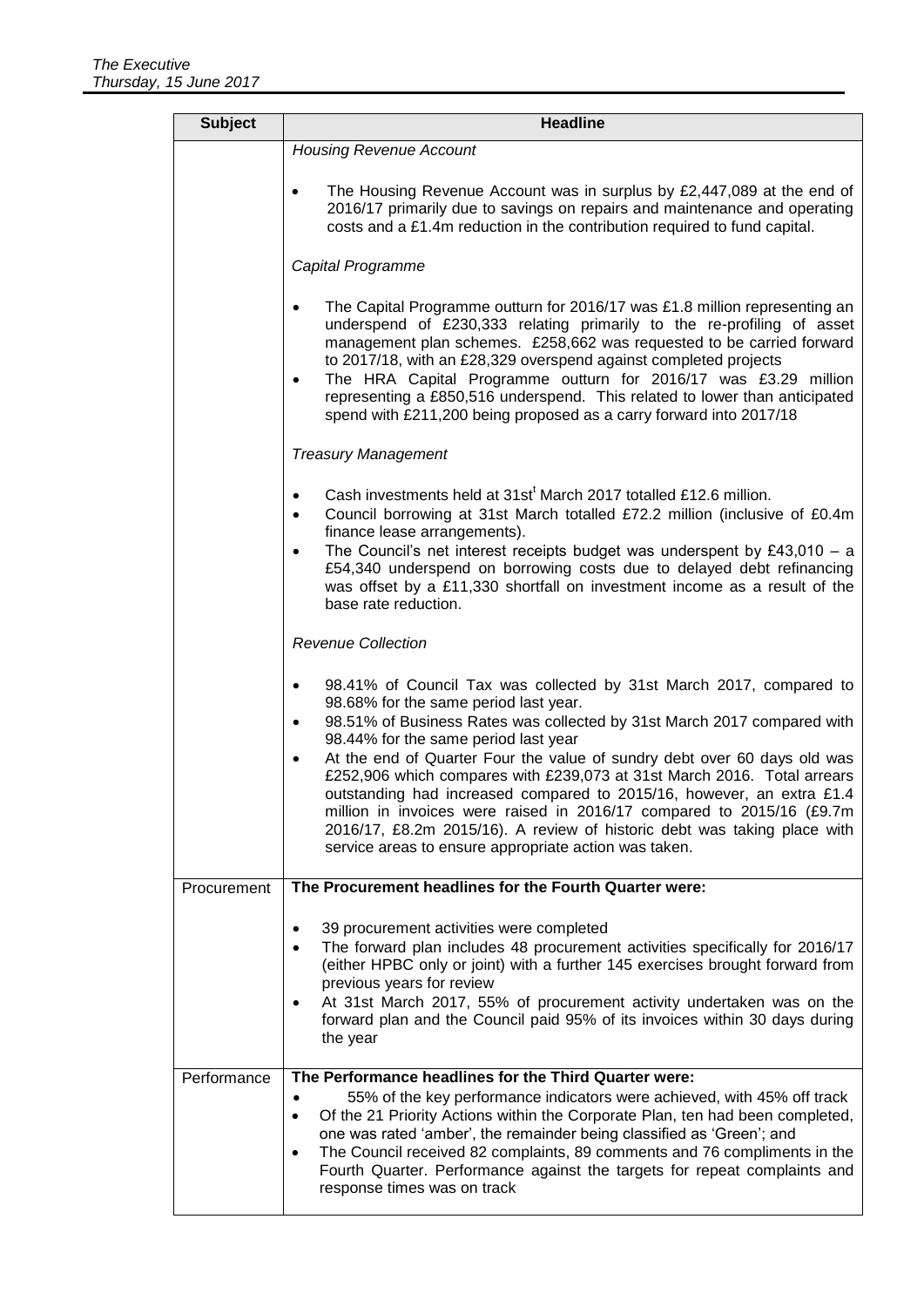#### **Options considered:**

Detailed Analysis was contained within the appendices to the report.

RESOLVED:

- 1. That the Fourth Quarter 2016/17 financial, procurement and performance position detailed in Appendices A, B and C and summarised at 3.3 of the covering report be noted.
- 2. That the allocation of the surplus on the General Fund Revenue Account and Housing Revenue Account to reserves as detailed in Appendix A (paragraph 2.7 and 5.7) of the report be approved.
- 3. That the proposal to carry forward capital budgets as detailed in Appendix A (paragraph 6.6 and 7.4) of the report be approved.

#### **18/6 STRATEGY FOR PHYSICAL ACTIVITY AND SPORT**

(Agenda Item 7)

The purpose of the report was to provide the Executive with the Council's finalised Strategy for Physical Activity and Sport. The report was considered by the Community Select Committee on 7 June 2017.

Options considered:

- To update the Council's Strategy as recommended in line with national strategies.
- To do nothing, not recommended as this would limit the ability of the Council, sports clubs and individuals to take advantage of future funding streams and would fail to deliver the wider benefits of increased participation in physical activity to our residents.

RESOLVED:

That the strategy be adopted.

**18/7 TO RESOLVE THAT THE PUBLIC AND PRESS BE EXCLUDED FROM THE MEETING FOR THE FOLLOWING ITEMS BECAUSE THERE MAY BE DISCLOSURE TO THEM OF EXEMPT INFORMATION AS DEFINED IN PART 1 OF SCHEDULE 12A OF THE LOCAL GOVERNMENT ACT 1972.** (Agenda Item 8)

RESOLVED:

That the public and press be excluded from the meeting for the following items because there may be disclosure to them of exempt information as defined in Part I of Schedule 12A of the Local Government Act 1972.

#### **18/8 TO APPROVE THE EXEMPT MINUTES OF THE PREVIOUS MEETING** (Agenda Item 9)

That the exempt minutes of the meeting of the Executive held on 30 March 2017 be approved.